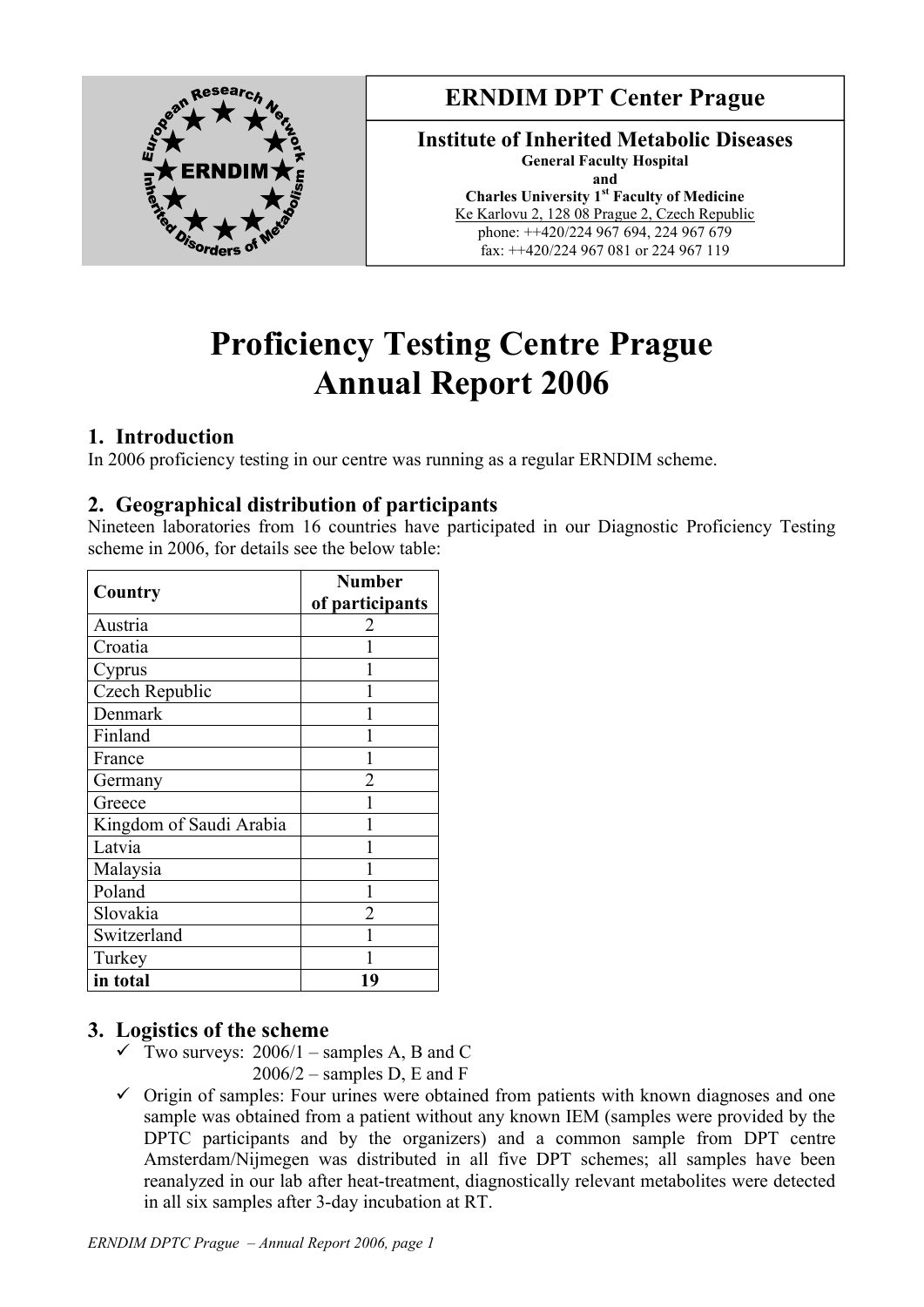- $\checkmark$  The organizers acknowledge Drs. Marita Virtanen, Darina Behulova and Wanda Gradowska for providing samples for 2006 surveys.
- $\checkmark$  Six heat-treated urines together with results protocols were shipped at once to the participants at ambient temperature using the courier service Pegasus Express. Sixteen parcels were delivered within 4 days but three parcels shipped to more distant countries were delivered within  $7 - 8$  days and replacement was sent by FedEx (delivery within 2 and 3 days). The deadline for the results submission was extended for these three participants. Next year Pegasus Express will not be used for transportation of samples.
- $\checkmark$  The following protocol for heat inactivation is being used: 1. Add thiomersal 100 mg/l of urine; 2. Heat urine to 56°C for one hour in water bath. Make sure that this temperature is achieved in the entire urine sample, not only in the water bath. The urinary samples have to be frozen until shipment.
- $\checkmark$  Tests required in 2006: amino acids, organic acids, mucopolysaccharides, oligosaccharides and purines/pyrimidines

| Sample distribution                  | March 20                  |
|--------------------------------------|---------------------------|
| Start of analysis of Survey 2006/1   | March 27                  |
|                                      | April 17                  |
| Survey $2006/1$ – results submission | May 2 (extended deadline) |
| Survey $2006/1$ – report             | May 31                    |
| Start of analysis of Survey 2006/2   | May 29                    |
| Survey $2006/2$ – results submission | June 19                   |
| Survey $2006/2$ – report             | August 21                 |
| Annual meeting of participants       | October 5                 |
| Annual report 2006                   | December 12               |
|                                      |                           |

# **4. Schedule of the scheme in 2006**

## **5. The receipt of samples and results**

#### **Date of receipt of samples (samples sent on March 20, 2006)**

| Date of receipt<br>(reported by participants) | <b>Number of</b><br>participants | Date of receipt<br>(reported by courier service) | Number of<br>participants |
|-----------------------------------------------|----------------------------------|--------------------------------------------------|---------------------------|
| 1 day                                         |                                  | 2 days                                           |                           |
| 2 days                                        |                                  | 3 days                                           |                           |
| 3 days                                        |                                  | 4 days                                           |                           |
| 4 days                                        |                                  | 7 days                                           |                           |
| 8 days                                        |                                  | 8 days                                           |                           |
| 21 days                                       |                                  |                                                  |                           |
| not indicated                                 |                                  |                                                  |                           |

\* Replacement samples were sent by another courier service to 3 participants.

#### **Deadlines of the results submission**

|                                       | 2006/1 | 2006/2 |
|---------------------------------------|--------|--------|
| in time                               | 13     |        |
| 1 day delay                           |        |        |
| 2 days delay                          |        |        |
| 7 days delay                          |        |        |
| 11 days delay                         |        |        |
| 19 days delay (equipment malfunction) |        |        |
| no answer                             |        |        |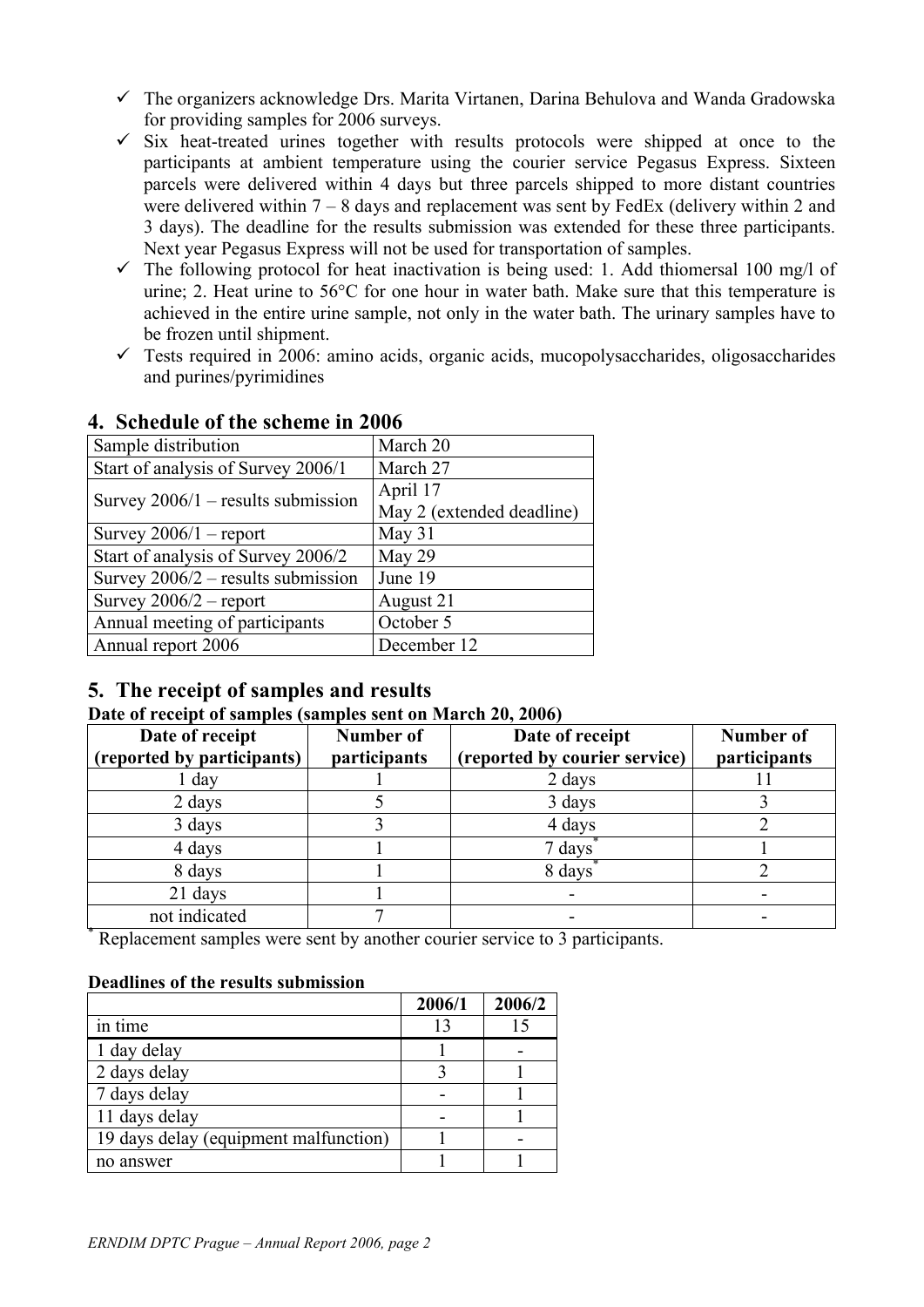# **6. Scoring of results**

Three criteria are being evaluated: analytical performance, interpretative proficiency and recommendations for further investigations. Due to the large variability in reporting results in various countries recommendations to treatment are not evaluated in proficiency testing, however, they are still reported and summarized by the scheme organizers.

|               |                            | Correct results of the appropriate tests  |  |
|---------------|----------------------------|-------------------------------------------|--|
| $\mathcal{A}$ | Analytical performance     | Partially correct or non-standard methods |  |
|               |                            | Unsatisfactory or misleading              |  |
|               | Interpretative proficiency | Good (diagnosis was established)          |  |
|               |                            | Helpful but incomplete                    |  |
|               |                            | Misleading/wrong diagnosis                |  |
|               | Recommendations            | Helpful                                   |  |
|               |                            | Unsatisfactory or misleading              |  |

The total score was calculated as a sum of these three criteria. The maximum that can be achieved is 5 points per sample, i.e. 15 points per survey and 30 points per year.

#### **7. Score of participants for individual samples Survey 2006/1**

| Lab                     | Sample A               |                  |                  |                  | <b>Sample B</b>  |                  |                  |                         |                  | Sample C         |                  |                         |
|-------------------------|------------------------|------------------|------------------|------------------|------------------|------------------|------------------|-------------------------|------------------|------------------|------------------|-------------------------|
|                         | Aspartylglucosaminuria |                  |                  | <b>Ketosis</b>   |                  |                  |                  | Tyrosinemia type I      |                  |                  |                  |                         |
| n <sub>0</sub>          | $\mathbf A$            | I                | $\bf R$          | T                | $\mathbf A$      | I                | $\bf R$          | T                       | A                | Ī                | $\mathbf R$      | T                       |
| 1                       | $\overline{2}$         | $\overline{2}$   | 1                | 5                | $\overline{2}$   | $\overline{2}$   | $\mathbf{1}$     | 5                       | $\overline{2}$   | $\overline{2}$   | 1                | 5                       |
| $\overline{2}$          | $\overline{2}$         | $\overline{2}$   | 1                | 5                | $\overline{2}$   | $\overline{2}$   | $\mathbf{1}$     | 5                       | 1                | $\overline{2}$   | 1                | $\overline{\mathbf{4}}$ |
| 3                       | $\overline{2}$         | $\overline{2}$   | $\mathbf{1}$     | 5                | $\overline{2}$   | $\overline{2}$   | $\mathbf{1}$     | 5                       | $\overline{2}$   | $\overline{2}$   | 1                | 5                       |
| $\overline{\mathbf{4}}$ | $\overline{2}$         | $\overline{2}$   | 1                | 5                | $\overline{2}$   | $\mathbf{1}$     | $\mathbf{1}$     | $\overline{\mathbf{4}}$ | $\overline{2}$   | $\overline{2}$   | 1                | 5                       |
| 5                       | $\overline{0}$         | $\overline{0}$   | $\overline{0}$   | $\boldsymbol{0}$ | $\overline{2}$   | $\overline{2}$   | 1                | 5                       | $\overline{2}$   | $\overline{2}$   | 1                | 5                       |
| 6                       | $\overline{0}$         | $\boldsymbol{0}$ | 1                | 1                | $\overline{2}$   | $\overline{0}$   | $\boldsymbol{0}$ | $\overline{2}$          | $\overline{2}$   | $\overline{2}$   | 1                | 5                       |
| $\overline{7}$          | $\overline{2}$         | $\overline{2}$   | $\mathbf{1}$     | 5                | $\overline{2}$   | $\overline{0}$   | $\overline{0}$   | $\overline{2}$          | $\overline{2}$   | $\overline{2}$   | 1                | 5                       |
| 8                       | $\boldsymbol{0}$       | $\overline{0}$   | $\boldsymbol{0}$ | $\bf{0}$         | $\overline{2}$   | $\boldsymbol{0}$ | $\boldsymbol{0}$ | $\boldsymbol{2}$        | $\overline{2}$   | $\overline{2}$   | 1                | 5                       |
| 9                       | $\overline{2}$         | $\overline{2}$   | 1                | 5                | $\overline{2}$   | $\overline{2}$   | $\overline{0}$   | $\overline{\mathbf{4}}$ | $\overline{2}$   | $\overline{2}$   | 1                | 5                       |
| 10                      | $\overline{2}$         | $\overline{2}$   | $\mathbf{1}$     | 5                | $\overline{2}$   | $\overline{2}$   | $\mathbf{1}$     | 5                       | $\overline{2}$   | $\overline{2}$   | 1                | 5                       |
| 11                      | $\boldsymbol{0}$       | $\boldsymbol{0}$ | $\boldsymbol{0}$ | $\boldsymbol{0}$ | $\overline{2}$   | $\boldsymbol{0}$ | $\boldsymbol{0}$ | $\boldsymbol{2}$        | $\overline{2}$   | $\overline{2}$   | 1                | 5                       |
| 12                      | $\overline{2}$         | $\overline{2}$   | 1                | 5                | $\overline{2}$   | $\overline{2}$   | $\mathbf{1}$     | 5                       | $\overline{2}$   | $\overline{2}$   | 1                | 5                       |
| 13                      | $\mathbf{1}$           | $\overline{0}$   | $\mathbf{1}$     | $\overline{2}$   | $\overline{2}$   | $\overline{2}$   | $\mathbf{1}$     | 5                       | $\overline{2}$   | $\overline{2}$   | 1                | 5                       |
| 14                      | $\boldsymbol{0}$       | $\overline{0}$   | $\boldsymbol{0}$ | $\bf{0}$         | $\overline{2}$   | $\boldsymbol{0}$ | $\boldsymbol{0}$ | $\overline{2}$          | $\overline{2}$   | $\overline{2}$   | 1                | 5                       |
| 15                      | $\overline{2}$         | $\overline{2}$   | 1                | 5                | $\overline{2}$   | $\overline{2}$   | $\mathbf{1}$     | 5                       | $\overline{2}$   | $\overline{2}$   | 1                | 5                       |
| 16                      | $\overline{2}$         | $\overline{2}$   | 1                | 5                | $\overline{2}$   | $\overline{2}$   | $\overline{0}$   | $\overline{\mathbf{4}}$ | $\overline{2}$   | $\overline{2}$   | 1                | 5                       |
| 17                      | $\overline{2}$         | $\overline{2}$   | 1                | 5                | $\overline{2}$   | $\overline{2}$   | $\mathbf{1}$     | 5                       | $\overline{2}$   | $\overline{2}$   | 1                | 5                       |
| 18                      | $\overline{0}$         | $\overline{0}$   | $\overline{0}$   | $\boldsymbol{0}$ | $\overline{2}$   | $\overline{2}$   | $\mathbf{1}$     | 5                       | 1                | $\overline{2}$   | 1                | $\overline{\mathbf{4}}$ |
| 19                      | $\boldsymbol{0}$       | $\boldsymbol{0}$ | $\boldsymbol{0}$ | $\bf{0}$         | $\boldsymbol{0}$ | $\boldsymbol{0}$ | $\boldsymbol{0}$ | $\boldsymbol{0}$        | $\boldsymbol{0}$ | $\boldsymbol{0}$ | $\boldsymbol{0}$ | $\boldsymbol{0}$        |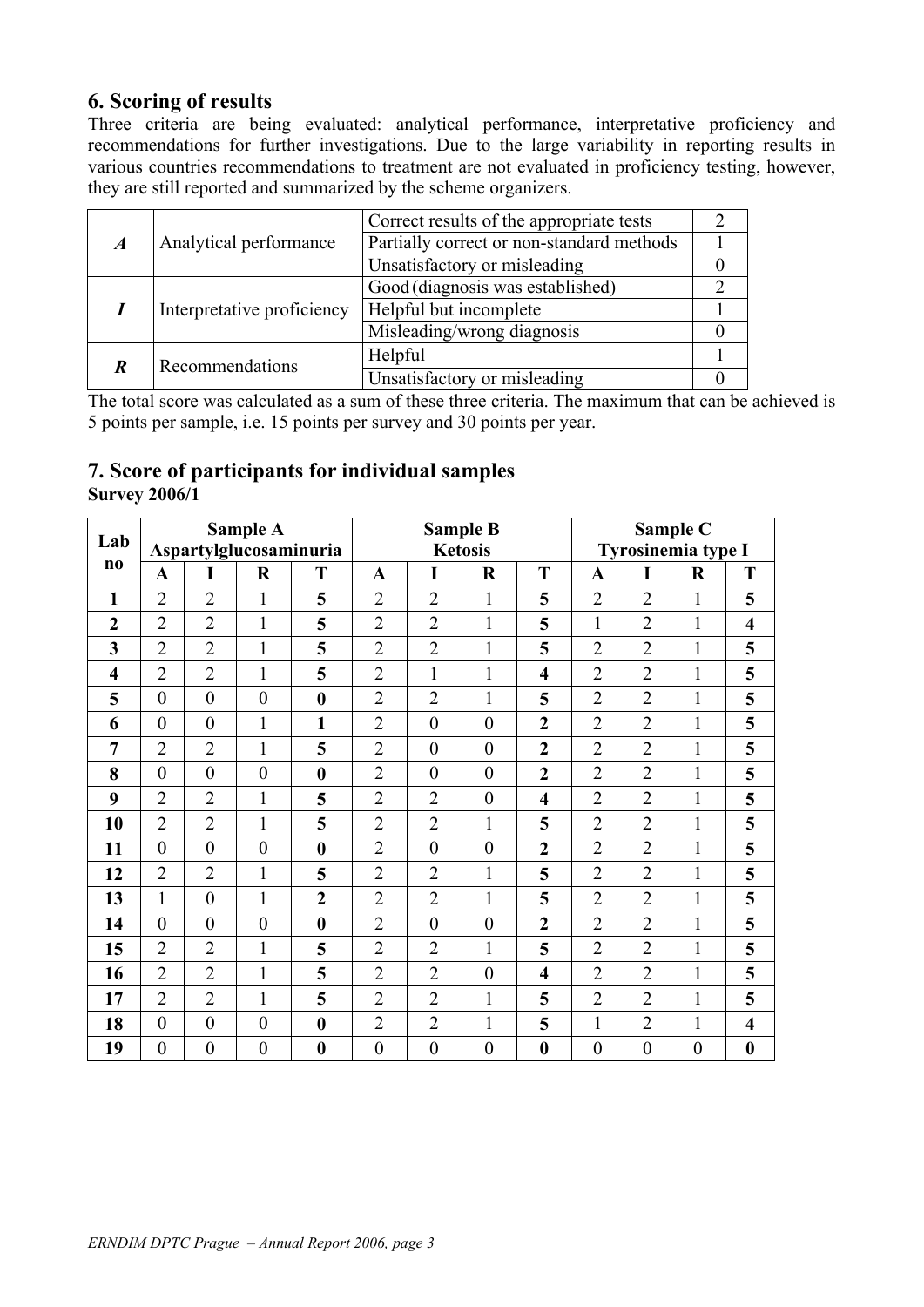| Lab<br>$\bf{n}$         |                  |                  | <b>Sample D</b><br>Molybdenum cofactor<br>def. |                         |                  |                  | <b>Sample E</b><br>D-2-Hydroxyglutaric ac. |                         |                  | Hypophosphatasia | <b>Sample F</b>  |                         |
|-------------------------|------------------|------------------|------------------------------------------------|-------------------------|------------------|------------------|--------------------------------------------|-------------------------|------------------|------------------|------------------|-------------------------|
|                         | $\mathbf{A}$     | I                | $\bf R$                                        | T                       | $\mathbf{A}$     | I                | $\mathbf R$                                | T                       | $\mathbf{A}$     | I                | $\mathbf R$      | T                       |
| 1                       | $\mathbf{1}$     | $\mathbf{1}$     | $\boldsymbol{0}$                               | $\overline{2}$          | $\overline{2}$   | $\overline{2}$   | $\mathbf{1}$                               | 5                       | $\boldsymbol{0}$ | $\boldsymbol{0}$ | $\boldsymbol{0}$ | $\boldsymbol{0}$        |
| $\overline{2}$          | $\overline{2}$   | $\overline{2}$   | 1                                              | 5                       | $\overline{2}$   | $\overline{2}$   | $\mathbf{1}$                               | 5                       | $\overline{2}$   | $\overline{2}$   | $\mathbf{1}$     | 5                       |
| 3                       | $\overline{2}$   | $\overline{2}$   | $\mathbf{1}$                                   | 5                       | $\overline{2}$   | $\mathbf{1}$     | $\mathbf{1}$                               | $\overline{\mathbf{4}}$ | $\overline{2}$   | $\overline{2}$   | $\mathbf{1}$     | 5                       |
| $\overline{\mathbf{4}}$ | $\overline{2}$   | $\overline{2}$   | 1                                              | 5                       | $\overline{2}$   | $\mathbf{1}$     | $\mathbf{1}$                               | $\overline{\mathbf{4}}$ | $\boldsymbol{0}$ | $\boldsymbol{0}$ | $\boldsymbol{0}$ | $\boldsymbol{0}$        |
| 5                       | $\overline{0}$   | $\overline{0}$   | $\overline{0}$                                 | $\boldsymbol{0}$        | $\overline{2}$   | $\overline{2}$   | $\mathbf{1}$                               | 5                       | $\overline{2}$   | $\overline{2}$   | $\mathbf{1}$     | 5                       |
| 6                       | $\boldsymbol{0}$ | $\overline{0}$   | $\overline{0}$                                 | $\boldsymbol{0}$        | $\overline{2}$   | $\overline{2}$   | $\mathbf{1}$                               | 5                       | $\overline{2}$   | $\overline{2}$   | $\mathbf{1}$     | 5                       |
| 7                       | $\boldsymbol{0}$ | $\boldsymbol{0}$ | $\boldsymbol{0}$                               | $\boldsymbol{0}$        | $\overline{2}$   | $\overline{2}$   | 1                                          | 5                       | $\boldsymbol{0}$ | $\overline{2}$   | 1                | $\overline{\mathbf{3}}$ |
| 8                       | $\mathbf{1}$     | $\overline{2}$   | 1                                              | $\overline{\mathbf{4}}$ | $\overline{2}$   | $\overline{2}$   | $\mathbf{1}$                               | 5                       | $\overline{2}$   | $\overline{2}$   | 1                | 5                       |
| 9                       | $\overline{2}$   | $\overline{2}$   | 1                                              | 5                       | $\overline{2}$   | $\overline{2}$   | $\mathbf{1}$                               | 5                       | $\overline{2}$   | $\overline{2}$   | 1                | 5                       |
| 10                      | $\mathbf{1}$     | $\boldsymbol{0}$ | $\overline{0}$                                 | $\mathbf{1}$            | $\overline{2}$   | $\overline{2}$   | $\mathbf{1}$                               | 5                       | $\overline{2}$   | $\overline{2}$   | 1                | 5                       |
| 11                      | $\overline{0}$   | $\overline{0}$   | $\overline{0}$                                 | $\bf{0}$                | $\overline{2}$   | $\overline{2}$   | 1                                          | 5                       | $\overline{0}$   | $\mathbf{0}$     | $\overline{0}$   | $\boldsymbol{0}$        |
| 12                      | $\boldsymbol{0}$ | $\overline{0}$   | $\overline{0}$                                 | $\boldsymbol{0}$        | $\overline{2}$   | $\overline{2}$   | $\mathbf{1}$                               | 5                       | $\overline{2}$   | $\overline{2}$   | 1                | 5                       |
| 13                      | $\overline{2}$   | $\overline{2}$   | 1                                              | 5                       | $\overline{2}$   | $\overline{2}$   | $\mathbf{1}$                               | 5                       | $\overline{2}$   | $\overline{2}$   | 1                | 5                       |
| 14                      | $\overline{0}$   | $\overline{0}$   | $\overline{0}$                                 | $\boldsymbol{0}$        | $\overline{2}$   | $\overline{2}$   | $\boldsymbol{0}$                           | $\overline{\mathbf{4}}$ | $\overline{0}$   | $\boldsymbol{0}$ | $\boldsymbol{0}$ | $\boldsymbol{0}$        |
| 15                      | $\overline{2}$   | $\overline{2}$   | 1                                              | 5                       | $\overline{2}$   | $\overline{2}$   | $\mathbf{1}$                               | 5                       | $\boldsymbol{0}$ | $\overline{2}$   | 1                | $\overline{\mathbf{3}}$ |
| 16                      | $\overline{2}$   | $\overline{2}$   | 1                                              | 5                       | $\overline{2}$   | $\overline{2}$   | $\mathbf{1}$                               | 5                       | $\overline{2}$   | $\overline{2}$   | 1                | 5                       |
| 17                      | $\mathbf{1}$     | $\overline{2}$   | $\mathbf{1}$                                   | $\overline{\mathbf{4}}$ | $\overline{2}$   | $\overline{2}$   | $\mathbf{1}$                               | 5                       | $\overline{2}$   | $\overline{2}$   | $\mathbf{1}$     | 5                       |
| 18                      | $\boldsymbol{0}$ | $\overline{0}$   | $\overline{0}$                                 | $\boldsymbol{0}$        | $\boldsymbol{0}$ | $\boldsymbol{0}$ | $\boldsymbol{0}$                           | $\boldsymbol{0}$        | $\overline{2}$   | $\overline{2}$   | 1                | 5                       |
| 19                      | $\overline{0}$   | $\overline{0}$   | $\overline{0}$                                 | $\boldsymbol{0}$        | $\boldsymbol{0}$ | $\overline{0}$   | $\boldsymbol{0}$                           | $\boldsymbol{0}$        | $\boldsymbol{0}$ | $\overline{0}$   | $\overline{0}$   | $\boldsymbol{0}$        |

#### **Survey 2006/2**

A – Analytical score, I – Interpretative score, R – Recommendations, T – Total score

# **8. Total score of participants for individual surveys and their performance in 2006**

| Lab                     | <b>Survey 2006/1</b> | <b>Survey 2006/2</b> | <b>Total point</b> |
|-------------------------|----------------------|----------------------|--------------------|
| $\bf{no}$               | [points]             | [points]             | 2006               |
| $\mathbf{1}$            | 15                   | 7                    | 22                 |
| $\boldsymbol{2}$        | 14                   | 15                   | 29                 |
| $\overline{\mathbf{3}}$ | 15                   | 14                   | 29                 |
| $\overline{\mathbf{4}}$ | 14                   | 9                    | 23                 |
| 5                       | 10                   | 10                   | 20                 |
| 6                       | 8                    | 10                   | 18                 |
| 7                       | 12                   | 8                    | 20                 |
| 8                       | 7                    | 14                   | 21                 |
| 9                       | 14                   | 15                   | 29                 |
| 10                      | 15                   | 11                   | 26                 |
| 11                      | 7                    | 5                    | 12                 |
| 12                      | 15                   | 10                   | 25                 |
| 13                      | 12                   | 15                   | 27                 |
| 14                      | $\overline{7}$       | 4                    | 11                 |
| 15                      | 15                   | 13                   | 28                 |
| 16                      | 14                   | 15                   | 29                 |
| 17                      | 15                   | 14                   | 29                 |
| 18                      | 9                    | 5                    | 14                 |
| 19                      | $\boldsymbol{0}$     | $\boldsymbol{0}$     | $\boldsymbol{0}$   |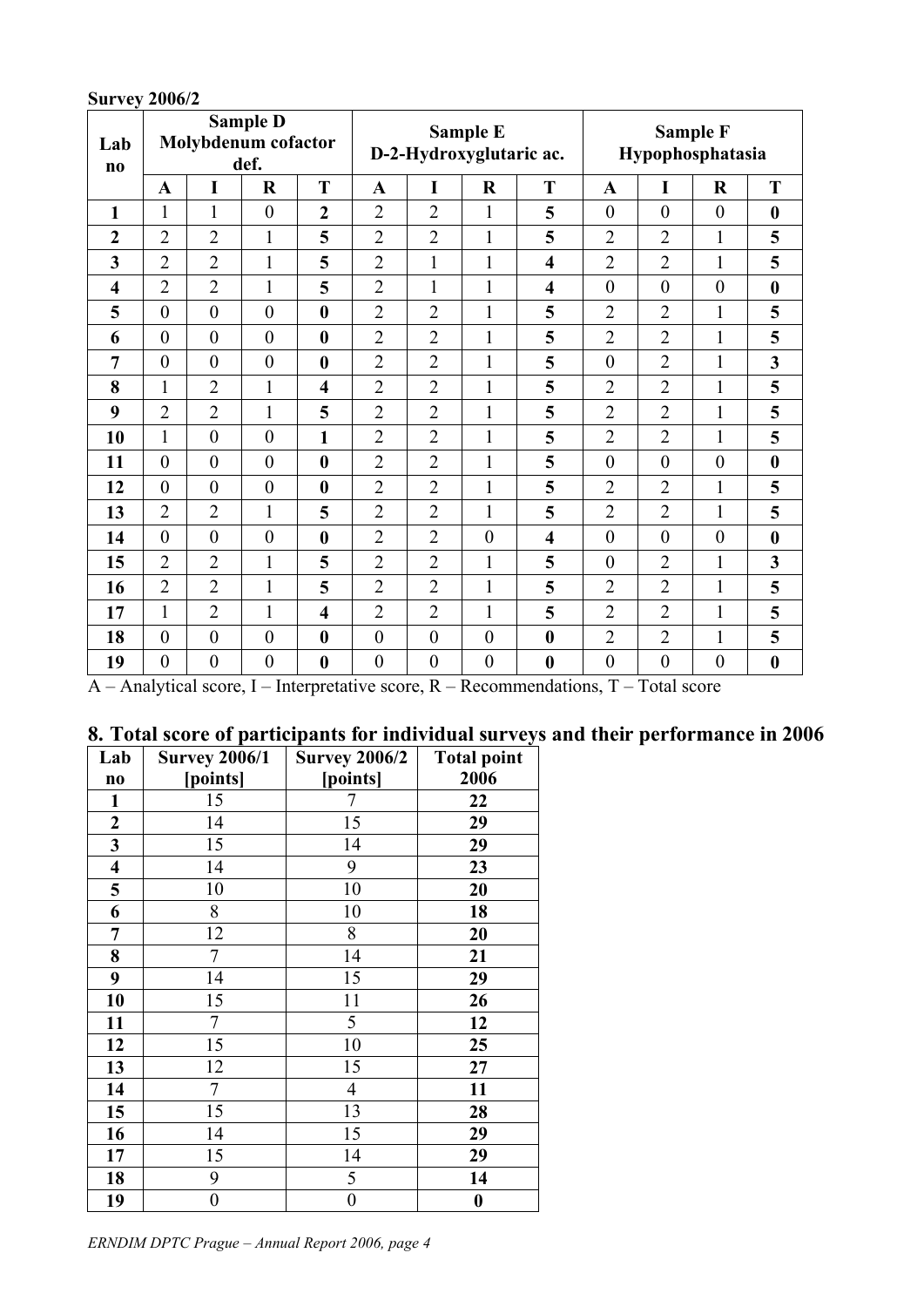| <b>Sample</b> | <b>Diagnosis</b>                  | Analytical<br>[%] | Interpretative<br>$\lceil \% \rceil$ | Recommen-<br>dations $[\%]$ | <b>Total</b><br>[%] |
|---------------|-----------------------------------|-------------------|--------------------------------------|-----------------------------|---------------------|
| A             | <b>Aspartylglucosaminuria</b>     | 64                | 61                                   | 72                          | 64                  |
| B             | <b>Ketosis</b>                    | 100               | 69                                   | 61                          | 80                  |
| $\mathbf C$   | Tyrosinemia type I                | 94                | 100                                  | 100                         | 98                  |
| D             | Molybdenum cofactor<br>deficiency | 50                | 53                                   | 50                          | 51                  |
| E             | D-2-Hydroxyglutaric<br>aciduria   | 94                | 89                                   | 89                          | 91                  |
| F             | Hypophosphatasia                  | 67                | 78                                   | 78                          | 73                  |

## **9. Score summary in 2006**

"Easy" and "difficult" urinary samples were included in the surveys. The analytical and interpretative performance was very good for tyrosinemia type I and 2-hydroxyglutaric aciduria while it was poor for aspartylglucosaminuria and molybdenum cofactor deficiency. The performance for the latter two diseases demonstrates a continuous problem with diagnosing lysosomal storage disorders and disturbances of purines and pyrimidines metabolism.

# **10. Good performers**

The participants who obtained 15 points and more (>50%) within the calendar year are assumed to be good performers. One participant did not return any results, of the remaining 18 labs fifteen satisfied criteria for good performance in 2006.

# **11. Annual meeting of the participants**

The annual meeting of participants of the Proficiency Testing Centre Prague took place during ERNDIM/Eurogenetest meeting in Prague on  $5<sup>th</sup>$  October 2006, twelve laboratories were represented. The following items were discussed during the annual meeting of our DPT centre (discussion minuted thanks to Dr. Jeannette Klein):

- 1. Information: ERNDIM will provide quality control material
	- will be available 2007
	- not to be used as calibrators!
- 2. Information: budget from ERNDIM for
	- training of biochemists (up to 6 grants per year)
	- funds for labs not being able to pay for QA scheme
- 3. Idea of biobanking of interesting samples
	- What is interesting?
- 4. Information: Web submission of DTP results in preparation
- 5. Discussion of results of samples A-F
	- consensus on scoring
	- three poor performing labs will get a helping letter
- 6. Consensus on sample difficulties (one difficult sample per survey) However: - Availability of samples is problematic
	- How to assure comparability between centres?